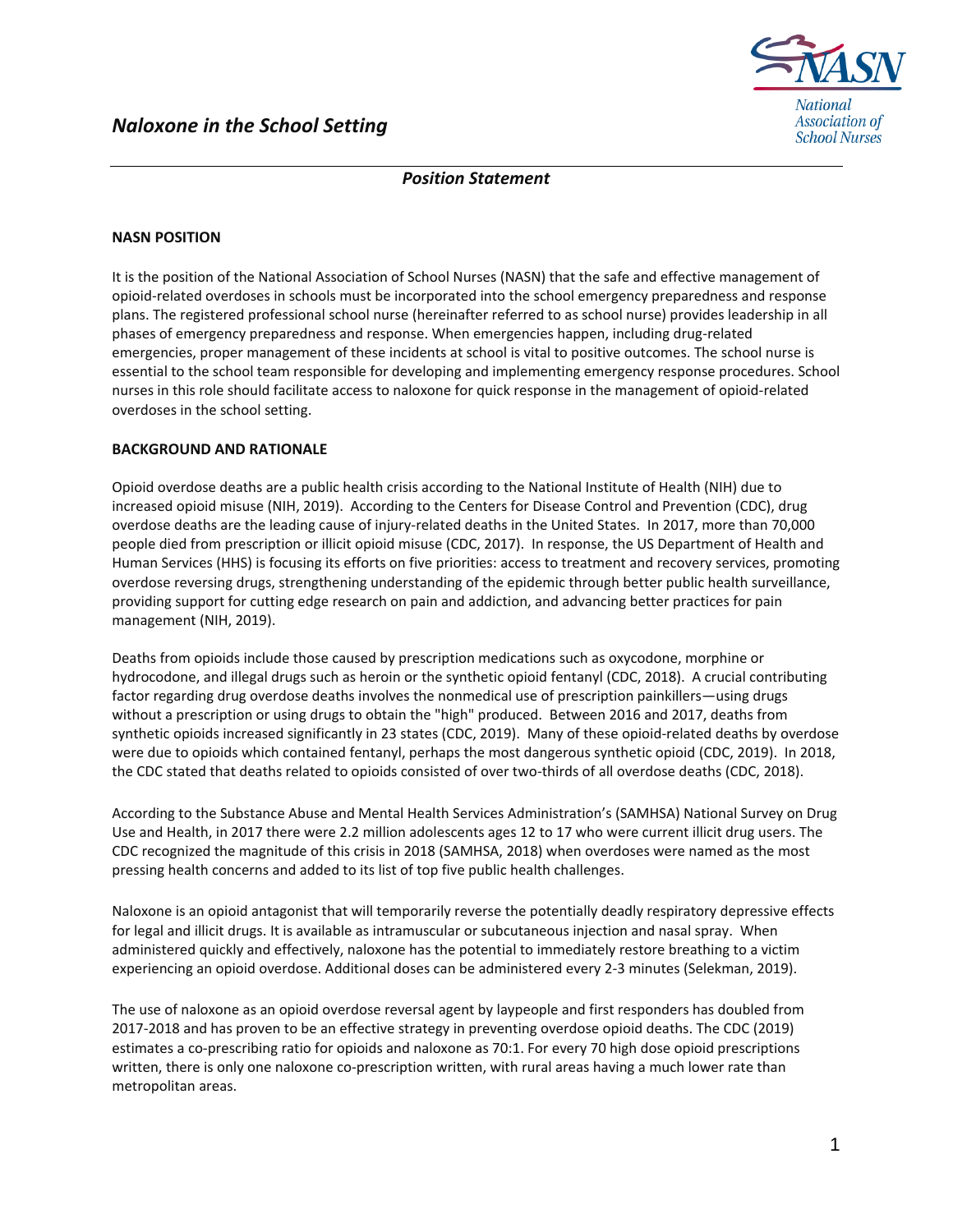Schools are responsible for anticipating and preparing to respond to a variety of emergencies. The school nurse is often the first health professional who responds to an emergency in the school setting. The school nurse possesses the education and knowledge to identify emergent situations, manage the emergency until relieved by emergency medical services (EMS) personnel, communicate the assessment and interventions to EMS personnel, and follow up with the healthcare provider. Thus, school nurse access to naloxone as part of their school's emergency preparedness will improve opioid overdose response, response preparation, and harm reduction and avoid horrific outcomes such as death. With naloxone as part of an emergency protocol, a school nurse can quickly administer it to prevent overdose deaths by reversing life-threatening respiratory depression. Ensuring ready access to naloxone at schools aligns with one of the SAMSHA's five strategic approaches to prevent overdose deaths (SAMHSA, 2018**).** 

Naloxone saves lives and can be the first step toward opioid use disorder (OUD) recovery. Opioid overdose-related deaths can be prevented when naloxone is administered in a timely manner. As a narcotic antagonist, naloxone displaces opiates from receptor sites in the brain and reverses respiratory depression that usually is the cause of overdose deaths (SAMHSA, 2018). Emergency protocol for any suspected overdose should include administering Naloxone and transporting the individual for emergency care. The access to emergency treatment can be the first step toward a much larger course of treatment of OUD.

School nurses should be familiar with the legal implications in their state when implementing naloxone as part of their school district's emergency response plan. Laws vary from state to state in terms prescribing, supply maintenance and who can administer naloxone in the school setting. Since 2017, every state and the District of Columbia have laws that provide protection from criminal liability for naloxone administration by laypersons or first responders (SAMSHA, 2019).

Community prevention education is key when addressing the public health crisis of opioid-related deaths. School nurses have a crucial role to play with research-based, primary prevention strategies within their school communities. Through community outreach with prescription opioid abuse, misuse and overdose awareness programs, school nurses can provide valuable education and be a useful resource for K-12 students and their families. Furthermore, school nurses can assist families in recognizing the signs and symptoms of substance abuse, support and guide them in locating resources for care, counseling, and even refer students for appropriate treatment of OUD.

## **REFERENCES**

- Centers for Disease Control and Prevention. (2018). *Drug overdose deaths.* https://www.cdc.gov/drugoverdose/data/statedeaths.html
- Centers for Disease Control and Prevention (2018). *Opioid overdoses treated in emergency departments.*  https://www.cdc.gov/vitalsigns/opioid-overdoses/
- Centers for Disease Control and Prevention (2018). *Opioid basics.*  https://www.cdc.gov/drugoverdose/opioids/index.html
- Centers for Disease Control and Prevention. (2018). 2018 in review: CDC looks back at the year's most pressing health concerns. https://www.cdc.gov/media/releases/2018/p1221-2018-yearreview.html
- Centers for Disease Control and Prevention (2019). Synthetic opioid overdose data. https://www.cdc.gov/drugoverdose/data/fentanyl.html